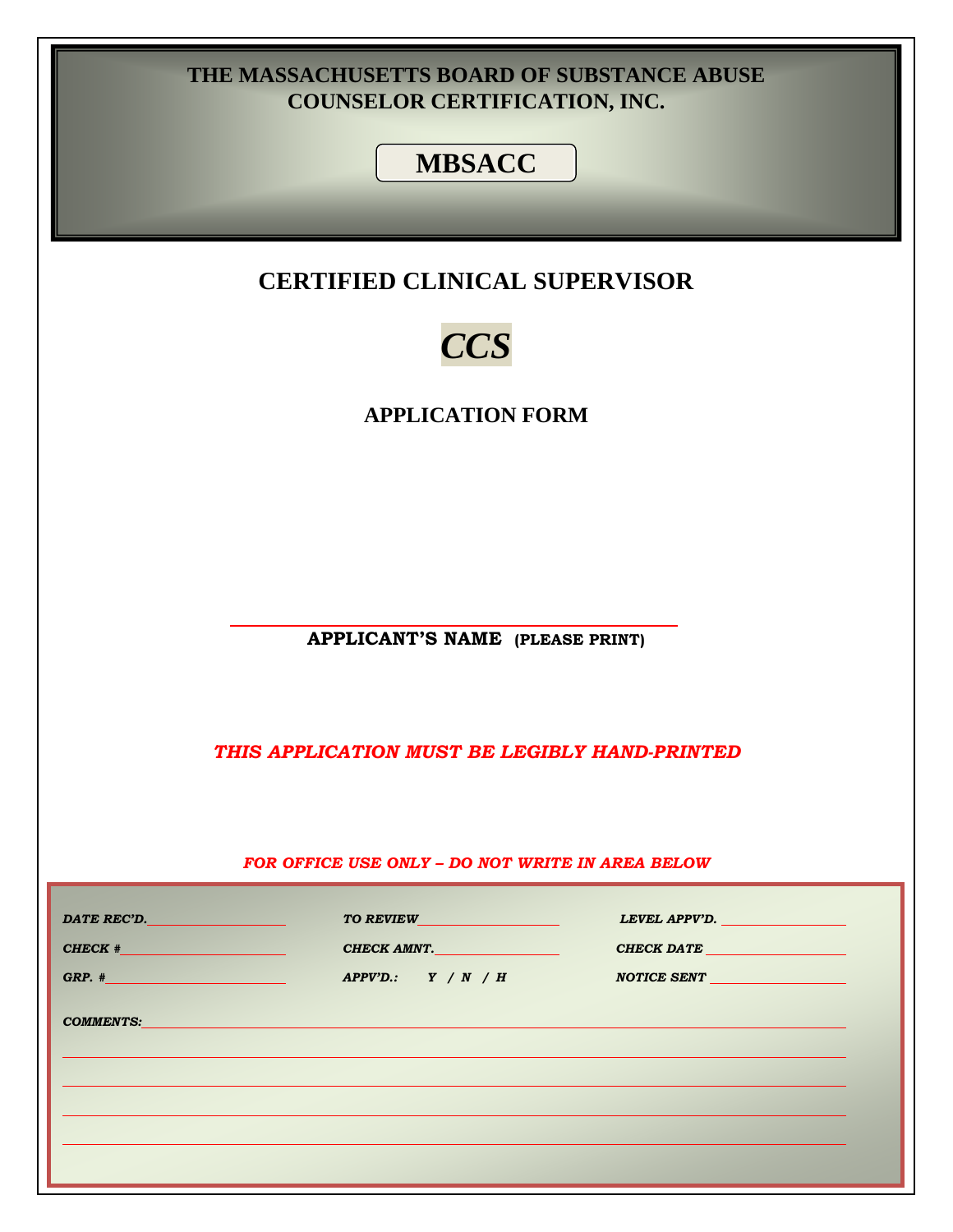| <b>APPLICANT INFORMATION</b>                                                                                                                                                                                                                                                                                                                                         |
|----------------------------------------------------------------------------------------------------------------------------------------------------------------------------------------------------------------------------------------------------------------------------------------------------------------------------------------------------------------------|
| Information in the following sections is mandatory except where specifically indicated.                                                                                                                                                                                                                                                                              |
| (PLEASE PRINT LEGIBLY)                                                                                                                                                                                                                                                                                                                                               |
|                                                                                                                                                                                                                                                                                                                                                                      |
| <i>NAME:</i><br><u> 1989 - Johann Stein, marwolaethau a bhann an t-Amhainn an t-Amhainn an t-Amhainn an t-Amhainn an t-Amhainn a</u><br>First<br>Middle Initial<br>Last                                                                                                                                                                                              |
| ADDRESS: the contract of the contract of the contract of the contract of the contract of the contract of the contract of the contract of the contract of the contract of the contract of the contract of the contract of the c                                                                                                                                       |
| Number & Street or P.O. Box                                                                                                                                                                                                                                                                                                                                          |
| Zip (DO NOT OMIT ZIP)<br><b>State</b><br>City                                                                                                                                                                                                                                                                                                                        |
| $\sqrt{1 - (1 - 1)^2}$ D.O.B.: $\sqrt{1 - (1 - 1)^2}$<br><b>GENDER:</b><br>M<br>$S.S.$ #:<br>F<br><b>Identification Purposes Only</b><br>Must Be 18 Yrs. or Older to Apply<br>(Circle Gender)                                                                                                                                                                        |
| AGENCY:                                                                                                                                                                                                                                                                                                                                                              |
|                                                                                                                                                                                                                                                                                                                                                                      |
| <b>AGENCY</b>                                                                                                                                                                                                                                                                                                                                                        |
| <b>ADDRESS:</b><br>Number & Street or P.O. Box                                                                                                                                                                                                                                                                                                                       |
|                                                                                                                                                                                                                                                                                                                                                                      |
| Zip (DO NOT OMIT ZIP)<br>City<br>State                                                                                                                                                                                                                                                                                                                               |
|                                                                                                                                                                                                                                                                                                                                                                      |
| <b>CONTACT NUMBERS</b>                                                                                                                                                                                                                                                                                                                                               |
| (DO NOT OMIT AREA CODES)                                                                                                                                                                                                                                                                                                                                             |
|                                                                                                                                                                                                                                                                                                                                                                      |
| <b>WORK:</b><br>CELL: (<br><b>HOME:</b> I<br>Area Code<br>Extension<br>Area Code<br>Area Code                                                                                                                                                                                                                                                                        |
|                                                                                                                                                                                                                                                                                                                                                                      |
| <b>EMAIL ADDRESS:</b>                                                                                                                                                                                                                                                                                                                                                |
| Work<br>Home                                                                                                                                                                                                                                                                                                                                                         |
|                                                                                                                                                                                                                                                                                                                                                                      |
| <b>SPECIAL ACCOMMODATIONS FOR TESTING</b>                                                                                                                                                                                                                                                                                                                            |
| Due to physical limitations, special accommodations will be required in order for<br>me to take the Certified Clinical Supervisor written exam:<br><b>NO</b><br>$\Box$<br><b>YES</b>                                                                                                                                                                                 |
| NOTE: IF YOU CHECK YES, A REQUEST FOR REASONABLE ACCOMMODATIONS FORM WILL BE SENT TO YOU.<br>THIS FORM MUST BE COMPLETED BY A PHYSICIAN OR OTHER MEDICAL PROFESSIONAL WHO CAN VERIFY YOUR<br>NEED FOR SPECIAL ACCOMMODATIONS. THE FORM MUST BE RETURNED TO THE CERTIFICATION OFFICE A<br>MINIUM OF 90 DAYS PRIOR TO THE EXAM FOR WHICH YOU SUBMITTED AN APPLICATION. |
| PAGE 2                                                                                                                                                                                                                                                                                                                                                               |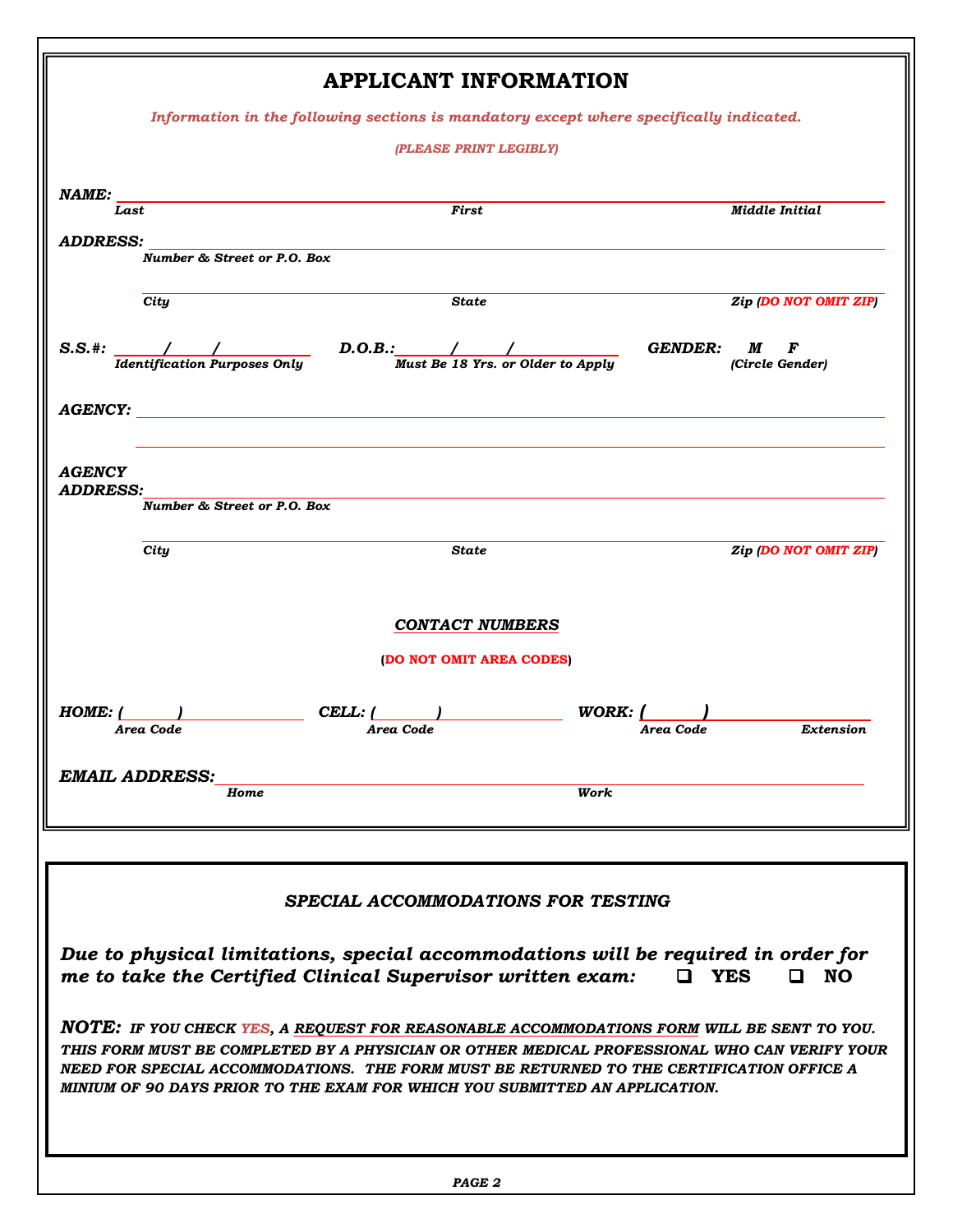#### *AUTHORIZATION & RELEASE FORM*

*I understand that Certification through MBSACC is an entirely voluntary process, and I agree to abide by its policies and procedures for as long as I hold Certification.*

*I hereby authorize MBSACC, its committees, and staff to make inquiry of any agency, facility, organization, or individual for any additional information that might be necessary to fully and properly evaluate my application for Certification and to investigate my background as it relates to statements contained in the application for clinical supervisor Certification.*

*I hereby authorize MBSACC, its committees, and staff to contact any of the supervisors listed in my application, and request that each of the contacted supervisors fully and frankly respond to all inquiries made by MBSACC regarding my application. I understand that evaluations of me which are submitted by supervisors and/or colleagues are confidential, and I hereby relinquish my right to view these evaluations.*

*I hereby release, and hold harmless, MBSACC, its Board of Directors, Officers, employees and examiners from any and all manner of suits, actions, claims, and judgments which might arise from such efforts to further document the statements and claims I have made in this application or in the processing or consideration of same.*

*I further agree to hold free/harmless MBSACC, its Board of Directors, Officers, employees and examiners from any civil liability for damages or complaints by reason of any action that is within the scope of the performance of their duties which they take in connection with this application and subsequent examinations and/or the failure of MBSACC to issue Certification to me*

*I acknowledge, understand, and agree that any falsification or misrepresentation of information by myself or others regarding my experience and/or qualifications will be sufficient reason for disapproval of my application or revocation of my Certification (if granted) at a later date.*

*Upon submittal of my application, I give permission to MBSACC, its committees, or representatives to contact and question, as necessary, any person, institution, or organization for any ethics or appeals investigation.*

*You must sign this form in the presence of a witness who is willing to attest to the fact that you signed in his/her presence. The witness must sign where so designated. The witness may be anyone who is familiar with your signature.*

*APPLICANT NAME (PLEASE PRINT) WITNESS NAME (PLEASE PRINT)*

*APPLICANT SIGNATURE WITNESS SIGNATURE*

*DATE DATE DATE* 

*.*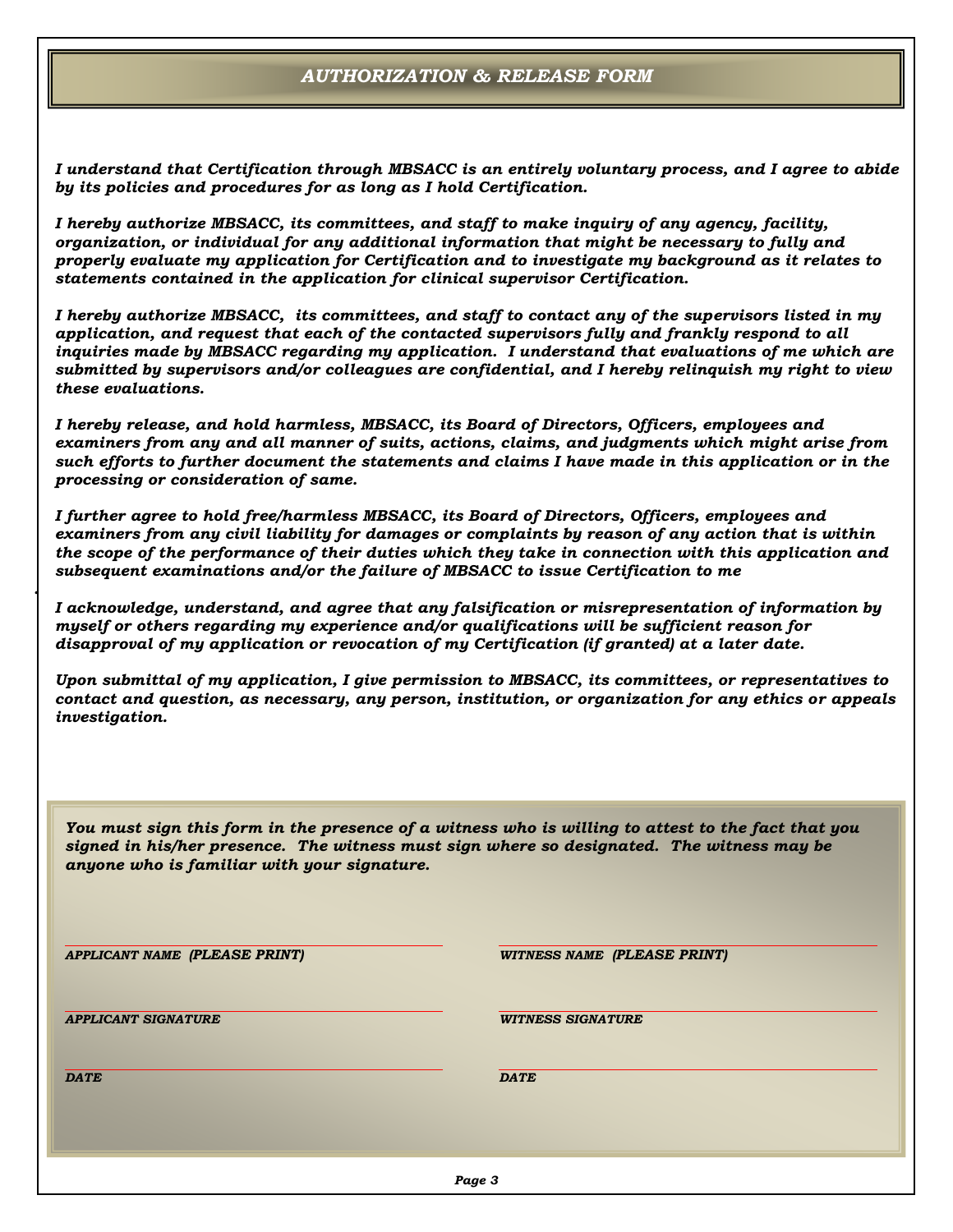### *EDUCATION RÉSUMÉ*

#### *PHOTOCOPY THIS PAGE WHILE IT IS BLANK IF YOU WILL REQUIRE ADDITIONAL ENTRY SPACE*

#### *Each training event listed must be accompanied by appropriate documentation (i.e., Certificate of Attendance, Transcript, Grade Report, etc.).*

*REQUIRED: 30 hours of education specific to the first five IC&RC clinical supervision domains with a minimum of 4 (four) hours in each domain.*

- *Domain #1: Counselor Development*
- *Domain #2: Professional & Ethical Standards*
- *Domain #3: Program Development & Quality Assurance*
- *Domain #4: Performance Evaluation*
- *Domain #5: Administration*
- *Domain #6: Treatment Knowledge*

| <b>TITLE OF COURSE</b><br>OR PROGRAM | <b>DATE</b> | INSTITUTION OR INDIVIDUAL<br><b>OFFERING COURSE</b> | <b>NUMBER OF</b><br><b>TRAINING HOURS</b> | <b>INDICATE DOMAIN</b><br>OF TRAINING |
|--------------------------------------|-------------|-----------------------------------------------------|-------------------------------------------|---------------------------------------|
|                                      |             |                                                     |                                           | $Domain$ # $\_\_$                     |
|                                      |             |                                                     |                                           |                                       |
|                                      |             |                                                     |                                           |                                       |

*Briefly describe the objectives and content of this training.*

| <b>TITLE OF COURSE</b><br>OR PROGRAM | <b>DATE</b> | INSTITUTION OR INDIVIDUAL<br><b>OFFERING COURSE</b> | <b>NUMBER OF</b><br><b>TRAINING HOURS</b> | <b>INDICATE DOMAIN</b><br>OF TRAINING |
|--------------------------------------|-------------|-----------------------------------------------------|-------------------------------------------|---------------------------------------|
|                                      |             |                                                     |                                           |                                       |
|                                      |             |                                                     |                                           |                                       |
|                                      |             |                                                     |                                           |                                       |

*Briefly describe the objectives and content of this training.*

*:*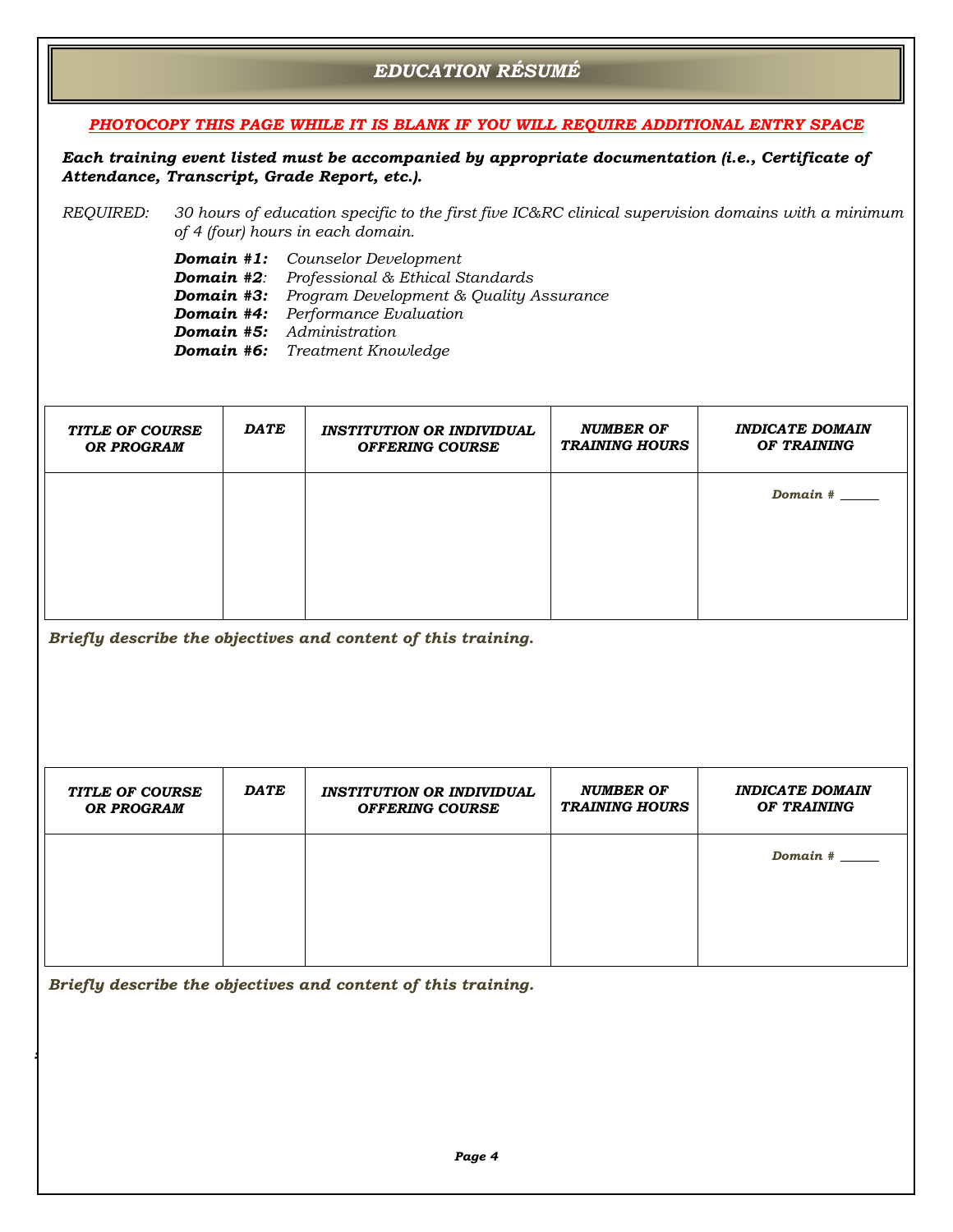#### *PROFESSIONAL WORK EXPERIENCE RÉSUMÉ*

#### **COMPLETE A SEPARATE PAGE FOR EACH POSITION AND/OR JOB HELD**

#### *PHOTOCOPY THIS BLANK SHEET AS MANY TIMES AS NEEDED*

#### *IN THIS SECTION, LIST WORK EXPERIENCE IN THE SUBSTANCE ABUSE FIELD ONLY (LIST MOST RECENT FIRST)*

| $Work Phone: ($ $)$<br>EXT.<br>Area Code                                                                    |
|-------------------------------------------------------------------------------------------------------------|
| Term of Employment - FROM:<br>TO:<br>MM/YY<br>MM/YY                                                         |
| Number of full-time hours per week______ Number of part-time hours per week:_____                           |
| Number of other hours (if any) per week: (Please Specify): (Please Speciful)                                |
| Total number of hours in this position: Total years in this position:                                       |
| Total of months in this position (if less than 1 yr.): ______                                               |
| Briefly describe duties/responsibilities:                                                                   |
|                                                                                                             |
|                                                                                                             |
|                                                                                                             |
|                                                                                                             |
|                                                                                                             |
|                                                                                                             |
| What percentage of your time in this position involved direct counseling with substance abuse<br>clients? % |
| In this position, how many hours were spent providing face-to-face clinical supervision?                    |